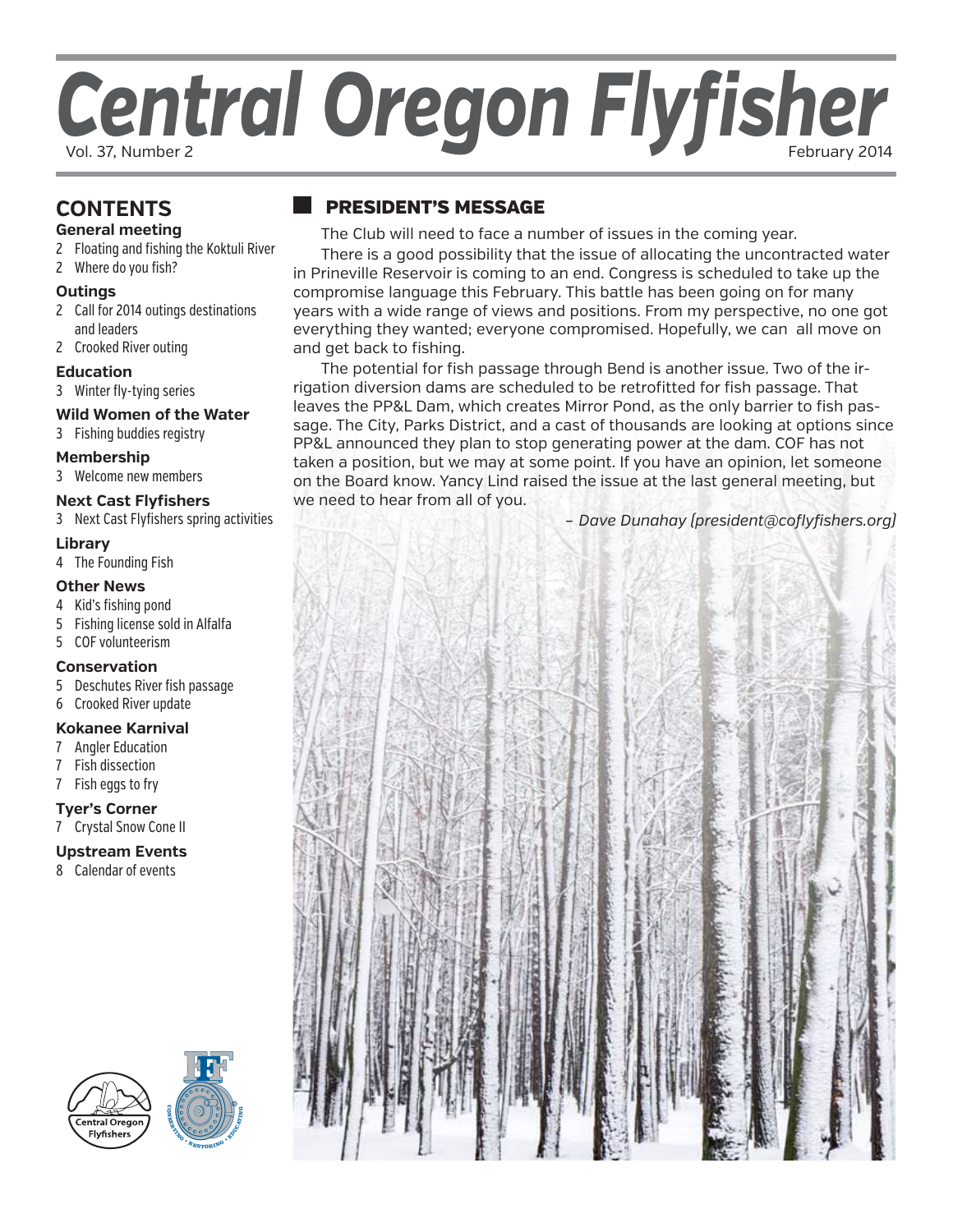# general meeting

Feb 19 | 6:00 P.M. | Bend Senior Center, 1600 S.E. Reed Market Road, Bend

# **Floating and fishing the Koktuli River**



John Squires, registered Alaskan guide, has been a fly fisher for over 40 years and has planned and executed wilderness fishing trips in California, Montana, Idaho, Wyoming, Canada, and Alaska.

John's company, Against the Flow Adventures, specializes in taking a limited number of

clients on wilderness float trips to some of the not-sofamous rivers in Alaska.

John will discuss floating and fishing the Koktuli River, a small river in the Bristol Bay watershed and ground zero in the Pebble Mine controversy. The program will cover the species of fish available, tackle, flies, fishing methods, as well as issues such as bugs, bears, and inclement weather.

# **Where do you fish?**

What kind of trips do you go on? Where do you go? Other members want to know. If you would like to give a five to ten minute presentation on one of your favorite fishing trips (nothing fancy required, PowerPoint optional), contact Mike Tripp (mtripp@bendcable.com). We want to establish contacts so members can get to know each other and plan similar trips.

# **OUTINGS**

# **Call for 2014 outings destinations and leaders**

What destinations would you like to go to in 2014? If you are interested in leading an outing, no experience necessary, contact me at the monthly meeting, by phone (541-549-2072), or email (outings@coflyfishers.org). *– Eric Steele, Outings Coordinator*

#### **Crooked River outing**

Thank you to the 15 or so members who showed up at Jake's Diner on New Year's Day. Past president, Phil Hager made the trek over the mountains from Gresham. After the classic Jake's big breakfast, many of us headed to the Crooked River for a pleasant day of fishing. Richard Yates drove directly to the river from Burns. Jeff Grimm and Delores Marsh provided homebaked cookies to go with the hot chocolate and tea that everyone sipped when we gathered for a break.

| <b>OUTINGS 2014</b> |            |                                                            |                       |  |  |
|---------------------|------------|------------------------------------------------------------|-----------------------|--|--|
| <b>Month</b>        | <b>Day</b> | <b>Destination</b>                                         | <b>Leader</b>         |  |  |
| Mar                 | $23 - 26$  | <b>Owhyee River</b>                                        | Lee Ann Ross          |  |  |
| May                 | 3 or 10    | Lower Deschutes R.<br>Eric Steele<br>float trip            |                       |  |  |
| May                 | <b>TBA</b> | Davis Lake<br>Dave Semich                                  |                       |  |  |
| Jun                 | 6, 7, 8    | <b>Prineville Reservoir</b><br><b>Betsy Brauer Mullong</b> |                       |  |  |
| Jun                 | $19 - 25$  | <b>Upper Roque River</b><br>Eric Steele                    |                       |  |  |
| lun                 | 20         | <b>Blitzen river</b>                                       | <b>Richard Yates</b>  |  |  |
| lun                 | <b>TBA</b> | <b>Chewaucan River</b>                                     | <b>Rick Sironen</b>   |  |  |
| Jul                 | <b>TBA</b> | East Lake                                                  | <b>Quentin Stanko</b> |  |  |
| Aug                 | 19         | Aspen Hall - BBQ                                           |                       |  |  |
| Sep/Oct             | <b>TBA</b> | <b>Lower Deschutes River</b>                               | <b>Robert Gentry</b>  |  |  |

# EDUCATION

The next few months will be a busy time for COF education sessions.

- Winter fly-tying classes started in January. Bring your own vise and \$5 to cover the cost of materials. Tuesday, 6:00 P.M., Bend Senior Center
- The 2014 rod-building sessions are under way. Six members are building rods under the expert guidance of Harry Harbin and Dave Dunahay.
- Twelve people have signed up for the new netbuilding classes. March 1 & 8 and March 15 & 22

One future pre-meeting demonstration might include rod repair ideas. I'm also planning an introduction to bamboo rods.

*– Steve Stevens (education@coflyfishers.org)*

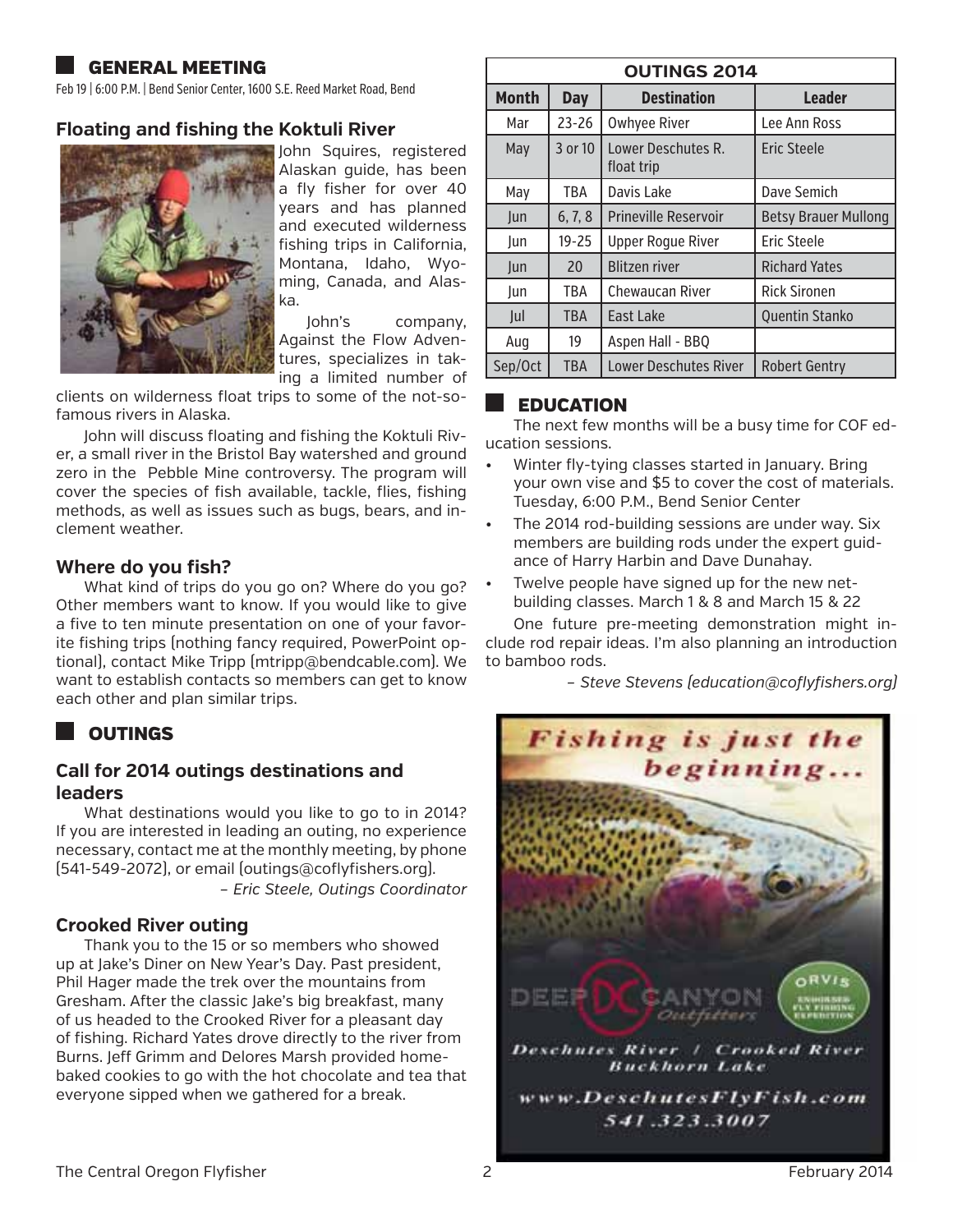# **Winter fly-tying series**

The COF Winter Fly Tying Series continues every Tuesday evening through March 25 (Bend Senior Center, 6:00 P.M., \$5, Bring your vise, tools and thread.) Our classes have been well attended and participants are quickly filling their fly boxes.

I'd like to thank Pete Martin and Sherry Steele for teaching some great fly patterns in January. In addition, please thank Peter Bowers from The Patient Angler and Jeff Perin from The Flyfisher's Place for providing discounts for materials. Their generous support helps our club tremendously.

Instructors for February will be Jerry Criss, Peter Bowers, Mike Telford, and Wes Wada.

*– John Kreft (503-559-3811 or jckreft@gmail.com)*

# wild women of the water

# **Fishing buddies registry**

The Wild Women have put together a registry of 15 women who are interested in contacting each other when they want company on a fishing trip. It's not a lesson or a guide service, just pure camaraderie! If you are a women who is interested in joining our registry and have not yet done so, please let Kari know.

Our own Sherry Steele is an amazing tier of flies! She is leading a class for the Wild Women in February. Watch out. With these new flies, we will be deadly on the water!

The International Women Fly Fishers are always looking for new members. This wonderful group of ladies have organized trips all over the West. Find out more on their website (www.intlwomeflyfishers.org).

*– Kari Schoessler (wildwomen@coflyfishers.org)*

# Welcome New Members

David & Marti Abbott Wayne & Peggy Lowry Curtis & Signe Patterson Houston Patterson Tom & Janet Schmitt John Tuttle

# next cast flyfishers

#### **Next Cast Flyfishers spring activities**

- There is a fishing opportunity at the Central Oregon Sportsmen's Show in Redmond, March 6-9. A fishing pond is loaded with trout for the kids to catch and keep!
- This year the NW Fly Tying and Fly Fishing Expo in Albany has a Family Fun Day scheduled for Sunday, March 9. Kids are welcome all of the days, but there will be special programs on Sunday. We hope to see you there!
- The Sunriver Resort Community Outreach program is the driving force behind efforts to establish a high school level Fly-fishing Education Program in La Pine. The program is in its infancy, but it is supported by La Pine HS and local veterans' organizations, including COVO, Band of Brothers, and Project Healing Waters. COF Next Cast Flyfishers will provide volunteer support and equipment as the new program gets established.
- We have completed the winter elective fly-tying classes with Tumalo Community School. Thank you to COF volunteers John Kreft, Pete Martin, Cliff Price, and Delores Marsh for all of the hours and expertise helping students tie flies. COF provided vices and

*continued on next page*

# **MEMBERSHIP**

If you haven't yet renewed your membership, please look for the renewal form that was mailed to you in late October and send it back to the club's PO Box with your check for \$36. If you can't find that renewal form, go to the club website, click "Join," print the Family Membership form, fill it out, and mail it in with your check. If you can't remember whether you renewed, send me an email and I'll let you know.

*– Tim Schindele (membership@coflyfishers. org)* 

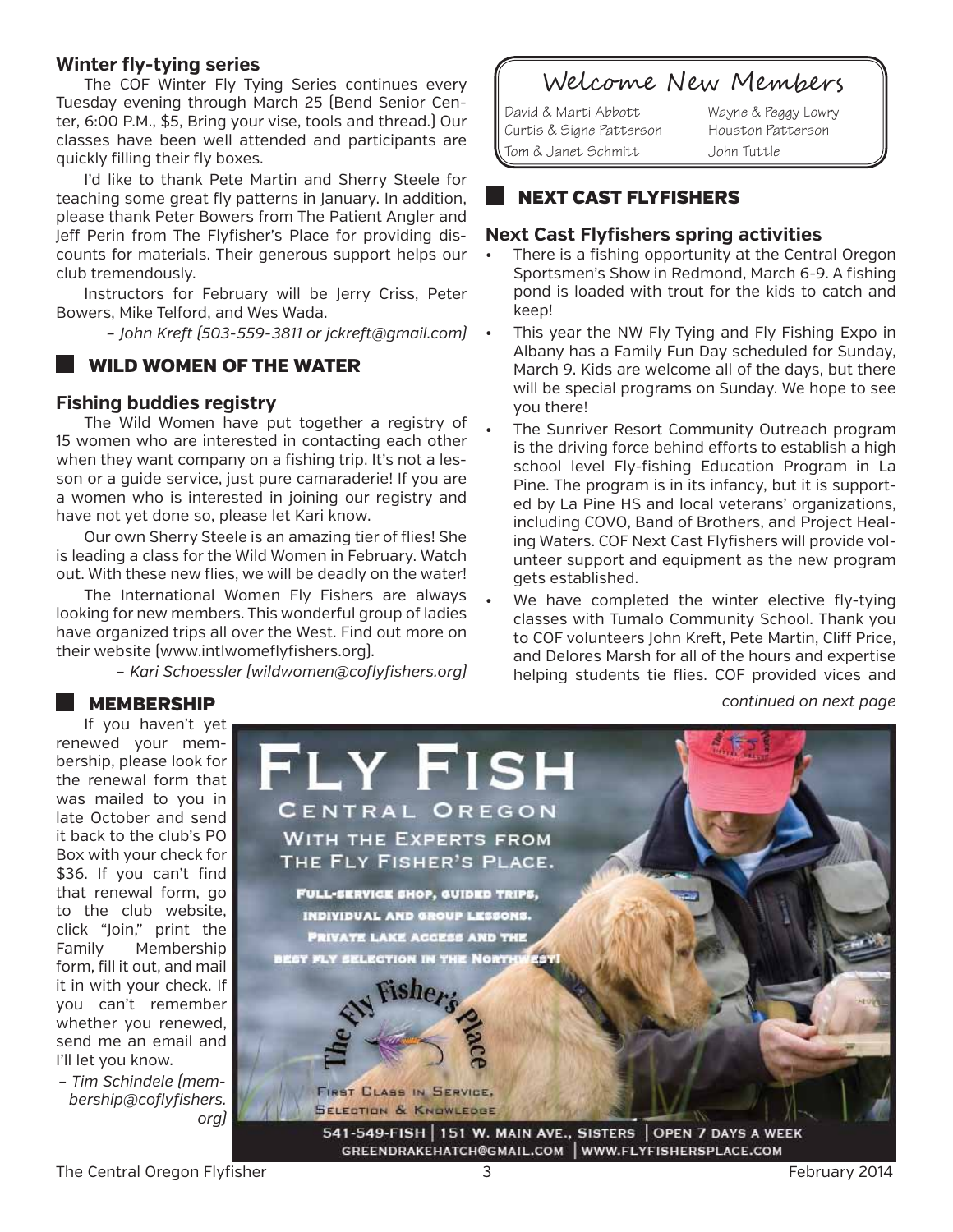tying materials each week for the students to tie a variety of flies for their fly boxes.

Please let me know if you have any questions or need additional information. Karen Kreft (503-409-0148 or nextcast@coflyfishers.org).

*- Karen Kreft*

# **LIBRARY**

#### **The Founding Fish**



Have you ever read a book by John McPhee? This month's featured book is one of his most enlightening and entertaining. *The Founding Fish* is a delightful natural and social history of the American shad. "McPhee is a serious shad angler who brings to life the important role this fish has played in the development of America and, at the same time, shares descriptions of shad fishing adventures

and the great pleasure/fun they provide. For example, he provides an answer to the question many of us have quietly ask ourselves many times, 'Why, when I am fishing next to someone and using the same flies, gear and technique, do they catch all the fish and I catch none?' McPhee's answer is, 'God is always watching and He is making the decisions.' So, if you see it as McPhee does, it is not our fault at all!"

"The back cover advertisement provides a more detailed introduction to the book. Lauded as 'a fishing classic' (*The Economist*) upon its publication in hardcover, John McPhee's twenty-sixth book is a braid of personal history, natural history, and American shad history, in descending order of volume."

"Each spring, American shad, *Alosa sapidissima*, leave the ocean in the hundreds of thousands and run heroic distances upriver to spawn. McPhee, a shad fisherman himself, recounts the shad's cameo role in the lives of George Washington and Henry David Thoreau. He fishes with famous ichthyologists and visits their laboratories; he takes instruction in the making of shad darts from a master of the art; and he cooks shad in a variety of ways, delectably explained at the end of the book. Mostly, though, he goes fishing for shad in various North American rivers, and he 'fishes the same way he writes books, avidly and intensely. He wants to know everything about the fish he's after—its history, its habits, its place in the cosmos' (Bill Pride, *The Denver Post*). His adventures in pursuit of shad occasion the kind of writing—expert and ardent—at which he has no equal."

Stop by the library table, look over this and other newly added selections and check out any items that may interest you.

*John Tackmier, Librarian (541-549-6252)*

# other news

# **Kid's fishing pond**

March 6-9 | Deschutes County Fairgrounds | Sportsmen's Show

Every year COF volunteers run the kid's fishing pond at the Sportsmen's Show at the Deschutes County fairgrounds. We're looking for your help staffing this funfilled event Thursday through Sunday, March 6 to 9. We need enough volunteers to cover nine shifts (about four hours/shift) across the four days.

There are at least four good reasons to volunteer for this event:

- 1. It's rewarding to help kids 12 and under catch trout.
- 2. It's fun to see kids catch their first fish.
- 3. Our club earns a \$1,200 donation.
- 4. You get free admission to the Sportsmen's show for the day.

Volunteer for a shift and then spend the rest of the day touring the show. If you've never done this before, give it a try. You'll be glad you did!

*continued on next page*



The Central Oregon Flyfisher **1988** and 2014 **All 2014 February 2014**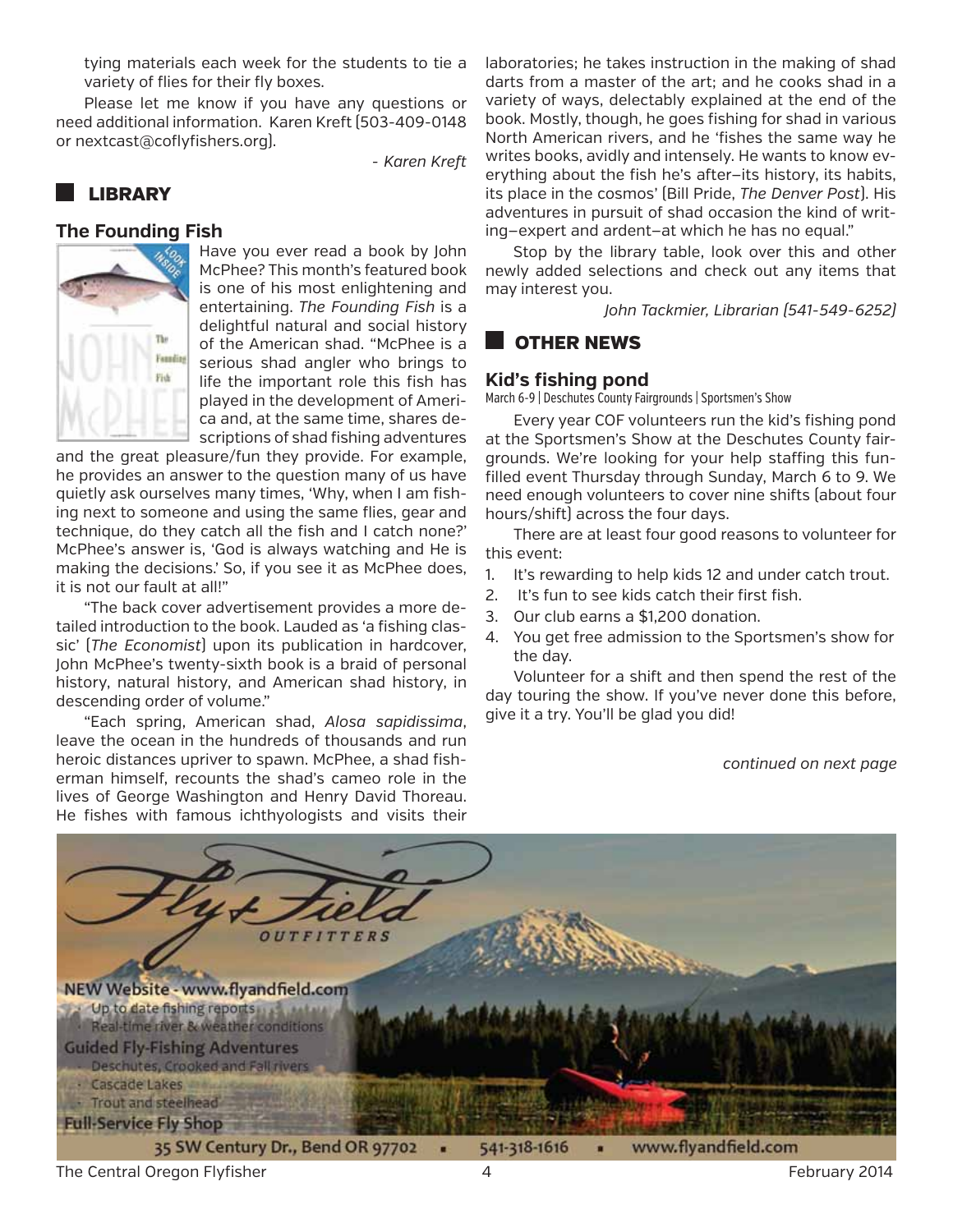We need a couple hundred bright, flashy bead head flies in size 10 or 12 for the kid's to use. If you can donate flies, please bring them to the COF February meeting. **For more information and to volunteer or donate flies, please contact Cliff Price (csp955@yahoo.com or 541- 410-0670).**

#### **Fishing license sold in Alfalfa**

While on your way to fish the Crooked River for the first time in 2014, if you remember that you need a 2014 fishing license, there's no need to drive all the way back to Bend. Stop in at the store in Alfalfa. The friendly folks will set you up with a license.

*– Lee Ann Ross*

#### **COF volunteerism**

Congratulations! Last year 122 volunteers reported 3,006 hours and 21,745 miles traveled. That's a lot for a club our size, but quite a bit less than the 4,903 hours and 27,040 miles reported by 144 volunteers in 2012. Of the 1,900 hour difference, 700 hours were from loss of the U.S. International Fly Fishing Team national competition, which was held in Bend in 2012 but not in 2013. We know that some volunteer time isn't reported and we hope that's what accounts for the remaining difference.

Volunteer records can be very important when we apply for grants to maintain or improve programs such as Kokanee Karnival. Such records provide a measure of performance which helps donors decide whether to award a grant. We also use these records to award a prize to each member who has volunteered 30 hours for the first time.

With your help, I hope to record all the volunteer time in 2014. In recent years, the number of members who volunteer has trended upward, so let's keep it going. Here are the results for the past five years:





# **Wealth Management<sup>®</sup>**

541-312-6821 | yancy\_lind@ml.com **PROUD SUPPORTERS OF COF**

| Year | <b>Hours</b> | <b>Miles</b> | <b>Number Volunteers</b> |
|------|--------------|--------------|--------------------------|
| 2009 | 2.914        | 8.711        | 83                       |
| 2010 | 4.614        | 23,967       | 87                       |
| 2011 | 3,484        | 13,260       | 91                       |
| 2012 | 4.903        | 27,040       | 144                      |
| 2013 | 3,006        | 21,745       | 122                      |

# **How to record your hours**

- **1. When a volunteer sign-in sheet is available** Sign in and record your hours (work time and travel time to the destination and back) and round-trip miles. The event coordinator will submit the sign-in sheet for recording. If you're an event coordinator, include your preparation time.
- **2. When a volunteer sign-in sheet is NOT available, or you forget to sign-in at a volunteer event -** Email the following information to me at Fishingfool.Olson@gmail.com: Your Name, Event Name, Event Date, Hours and Miles traveled (round trip)

If you don't have email, just write a note and give it me at the next meeting or call me (541-383-4412).

Thank you all for your efforts! You're the reason we have such a great club.

*– Dick Olson*

# **CONSERVATION**

#### **Deschutes River fish passage**

There are three artificial barriers blocking fish passage on the Deschutes between Wickiup Reservoir and Lake Billy Chinook. All three of them are in the City of Bend. The North Unit dam downstream from Mirror Pond is scheduled to have fish passage installed within five years. The Colorado Avenue dam will soon be rebuilt for safe floater passage, a whitewater park, and fish passage. This will leave the Pacific Power dam that creates Mirror Pond as the final artificial barrier to fish passage on the middle Deschutes.

Anadromous fish are not native to the middle Deschutes but native redband trout also migrate on rivers as conditions dictate in search of favorable habitat, cold

*continued on next page*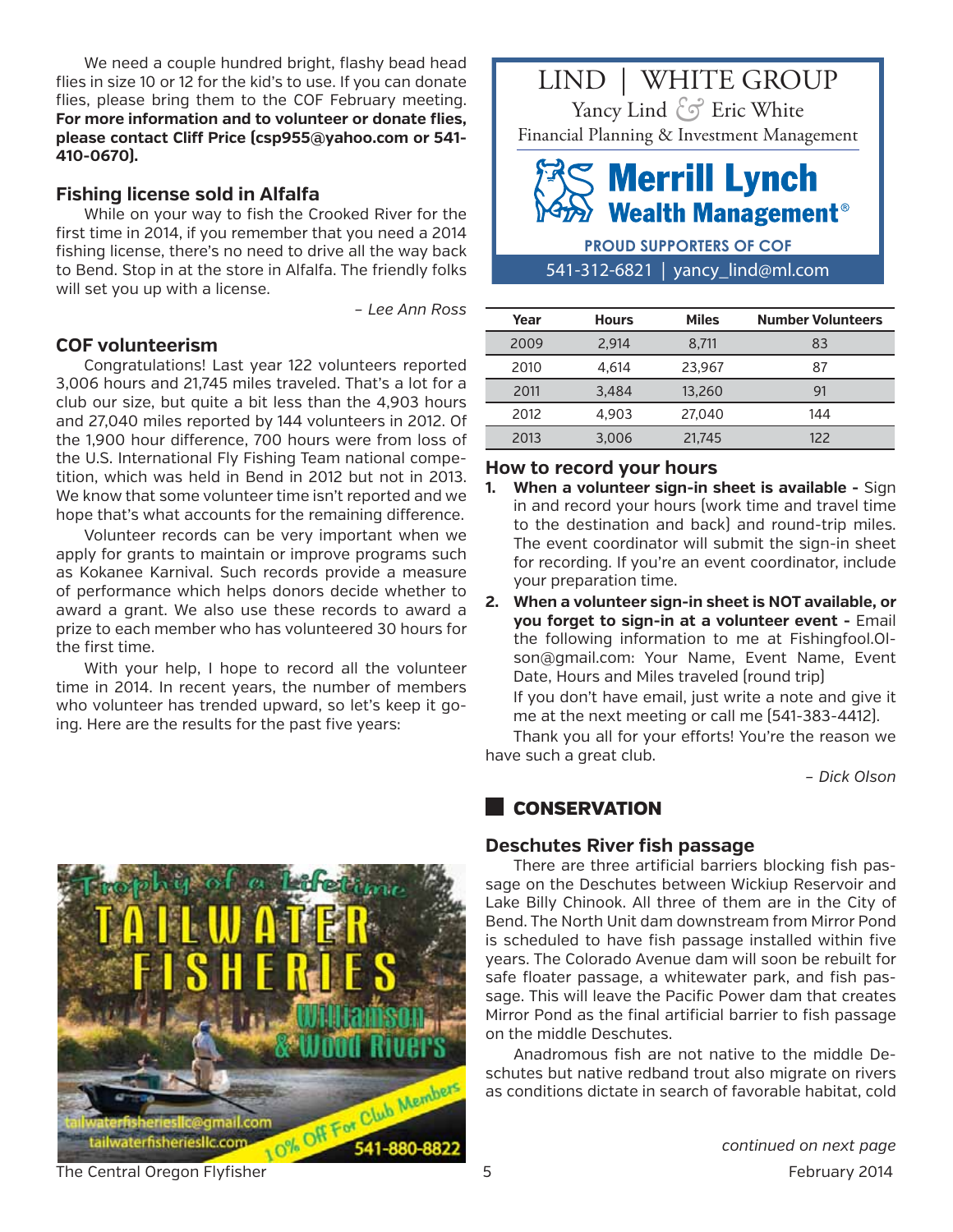water, protection from predators, better food sources, etc.

The issues around Mirror Pond are complex, highly contentious, and have been debated for years. The recent decision by Pacific Power to stop hydro power operations at Mirror Pond, however, is likely to provide some of the clarity needed for resolution.

While the larger Mirror Pond issues are outside the charter of Central Oregon Flyfishers, fish passage is not. There are scenarios where fish passage will be required by state law, but it is not a foregone conclusion. In fact, at the most recent Mirror Pond Ad Hoc Committee meeting it was implied that a solution that does not require fish passage be sought out. Presumably this is due to potential, although currently unknown, cost issues.

Here's the question: should COF ask that fish passage be incorporated into whatever Mirror Pond solution is agreed to? At the January COF meeting there seemed to be agreement that we should do so, but we would like your feedback. Please contact me, COF president Dave Dunahay, or any COF board member ASAP on this topic if you have an opinion as it will be a topic at the February COF board meeting. As always, all club members are welcome to attend that meeting.

Speaking for myself, I believe that a healthy Deschutes River, one that has a healthy fish population, is in the benefit of all Bend and Central Oregon residents, not merely anglers. In just a few years, the Deschutes River within Bend has been transformed from a holding pond for logs into a focal point for the entire community. It is no longer illegal to float and use the river as it was in many places. A shopping district, parks, walkways, an amphitheater, etc., now line the river and are points of pride and interest by residents and tourists alike. While costs must be taken into consideration, I believe that fish passage and the continued improvement of the river should be considered as one of the goals of current Mirror Pond deliberations, not something that should be avoided.

Let us know what you think.



# **Crooked River update**

As you know, for the past few years COF has been a key member of a coalition of fishing and conservation groups working with Ochoco Irrigation District, the City of Prineville, and Portland General Electric to negotiate a bill on a number of issues that impact the Crooked River. This has been a contentious and divisive issue. The agreement is a compromise in the truest sense: few parties to the agreement got want they want, but we believe that the bill will result in improved flows year round in the Crooked River.

An important step in this long process may be about to occur. Oregon Senator Ron Wyden is currently chair of the committee that must hear the bill prior to being introduced in the US Senate. Senator Wyden gives up the chairmanship of that committee in March, and he has stated his desire to get the bill through committee before that time. We'll keep tracking this closely.

The larger issue on the Crooked is the ongoing effort around anadromous fish reintroduction (salmon and steelhead) in the upper Deschutes Basin. This issue will be the topic of a longer column in the future, but the bottom line is that results so far are disappointing. In 2013 only 22 chinook, 25 sockeye, and 30 steelhead returned to the Pelton fish collection facility after origination in the upper Basin (Crooked, Metolius, or middle Deschutes/Wychus Creek).

The majority of the salmon will spawn on the Metolius. Two of the steelhead have gone up Wychus Creek, leaving 28 for the Crooked. Eight of those fish have moved up the river, the rest remain in Lake Billy Chinook.

A major issue is the lack of functioning fish passage at Opal Springs dam, just upstream from Lake Billy Chinook. A permanent passage facility is years away so a temporary system was put in place last year as a stop gap solution. Unfortunately, this system does not seem to be working. Only three steelhead and six chinook have been caught this way. The other five steelhead have actually been caught with dip nets in the pool below the dam.

Twenty steelhead remain in Lake Billy Chinook, searching for a way to get up the Crooked to spawn. This is not a huge number, but given the very low returns the genetic material in every one of these fish is extremely valuable. Out of the thousands of fish released into the river, these are the only fish that made it all the way to the ocean and back.

*– Yancy Lind (conservation@coflyfishers.org)* 

The Central Oregon Flyfisher 6 February 2014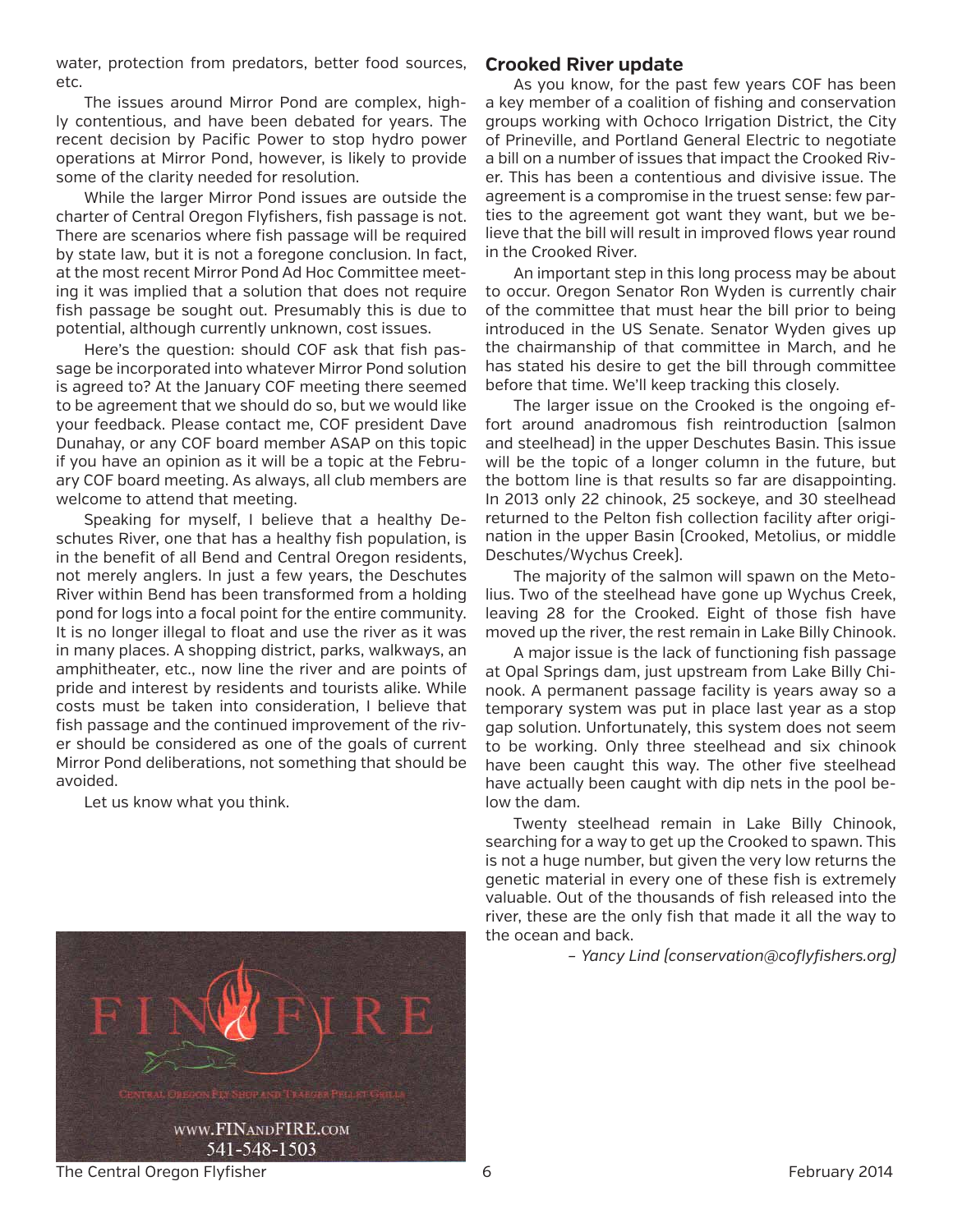

# **Kokanee Karnival Spring Classroom Electives** Call for Volunteers

# **Angler Education**

Kokanee Karnival has received the Angler Education materials from ODFW, so we are getting ready to start this elective program. Twenty-eight classes have enrolled. We need two volunteers for each class. The lead volunteer will be a Certified Angling Instructor. The other volunteer does not need to be certified. If you have never participated before, try it. It is a lot of fun working with the kids in the classroom. If you enjoy the experience, you can take the one-day certification course this fall. **To volunteer to help with Angler Education, contact Dan Pebbles (206-618-8917 or pebbles@tyeeintl.com).**

# **Fish dissection**

Fish dissection is another Kokanee Karnival classroom elective program. Thirty-three classes have enrolled. We need two volunteers for each class. Only the lead volunteer needs to be certified. ODFW provides a fish for each student, and Kokanee Karnival provides dissection tools. If you would like to help, please contact Jen Luke (541-633-1113 or Jennifer.A.Luke@state.or.us).

# **Fish eggs to fry**

We need several volunteers to deliver the trout eggs to classrooms. Cranebow eggs should be ready about mid April, and steelhead eggs in March. Twenty-eight classes will receive Cranebow eggs; seven classes will received steelhead eggs. No delivery date has been set. All eggs deliveries will be on the same day in March and April. Packets with 200 eggs in each packet will be available. Volunteers will be assigned between one to three classrooms. Volunteers need to prearrange an egg delivery time with their assigned teachers. A handout describing what to say to students when you deliver the eggs is available. Volunteers pick up the egg packets at ODFW, drive to the school and deliver the eggs. Pick up requires about 30 minutes, and each class delivery requires about 30 minutes. To volunteer for the eggs to fry program, please contact Jen Luke (541-633-1113 or Jennifer.a.Luke@ state.or.us).

# tyer's corner

This fly worked very well at East Lake last year. It is a variation of the 2013 Fly of the Month and seems to work much better. At least the fish think so. The white bead head creates the impression of gills and the nickel plating shines through the Ice Stretch Lace wraps to simulate a gas bubble or creates the transparency that many midges have when they are getting ready to hatch. I also like it in gray, red, and tan sometimes with a red hot spot on the bend of the hook.

*- Mike Telford*

# **Crystal Snow Cone II**



Hook: Alec Jackson's Chironomid (Hareline) nickel plated, sizes 10-14 Thread: clear nylon mono and black, size 8/0

Body: Ice Stretch Lace (Hareline), color of choice and Deer Creek Diamond Hard UV resin

Bead: white

- 1. Place the bead onto the hook.
- 2. Mount the mono thread on the hook shank and use it tie in the Ice Stretch Lace on top of the hook shank; wrap to the bend of the hook. Bring the mono thread back to the head and tie a half hitch
- 3. Wrap the Ice Stretch Lace evenly, with a space between the wraps, to the bead and tie it off.
- 4. Use enough diamond hard to make a uniform body covering the Ice Stretch Lace wraps. Use a u.v. light to cure the resin.



Rod-building class with Steve Stevens. PHOTO: Steve Stevens